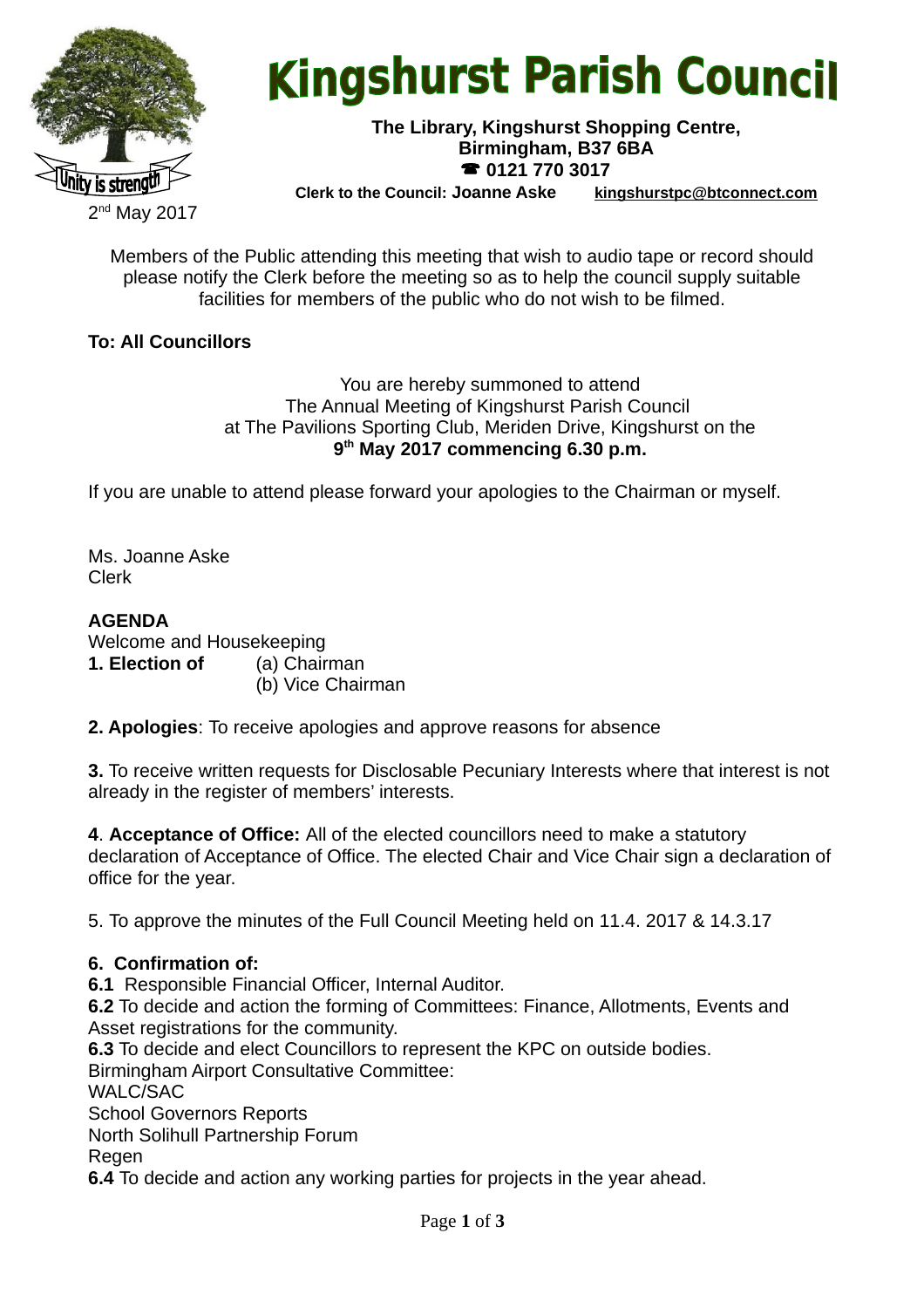# **7. Standing Orders and Financial Regulations**

**7.1** To agree (a) to adopt the Council's Standing Orders and Financial Regulations (b) to agree to review standing orders and financial regulations through a working party. Date to be arranged and agree membership and remit.

## 8. **To receive reports from Borough Councillors**

## 9. **Finance: To receive and approve reports from KPC Finance Committee and make decisions as appropriate.**

- **9.1** RFO's Report
- **9.2** To Consider and approve and pass payments for the month.

**9.3** Section 137 for School Milk payments.

- **9.4** To agree to pass any other items for payment.
- **9.5** Update on Arden Associates

#### **10. Events: To receive and approve reports from KPC Events Committee and make decisions as appropriate.**

**10.1** Updates regarding the St. Barnabas Church and KPC Flower Festival.

#### **11. Allotments: To receive and approve reports from KPC Allotments Committee and make decisions as appropriate.**

**11.1** Update on forming committee with plot holders and receive any reports.

**12. Pavilions:** To receive and approve any reports regarding the Pavilions Sporting Club and make decisions as appropriate.

#### **13**. **Progress reports for information/action and make decisions as appropriate:**

**13.1** Publication scheme and website. DH

## **14. To receive reports from members representing KPC on outside bodies**

- **14.1** Birmingham Airport Consultative Committee:
- **14.2** WALC/SAC
- **14.3** School Governors Reports
- **14.4** North Solihull Partnership Forum
- **14.5** Regen

**15. M.E.B Lease.** KPC recently agreed to a five year contract for £150 a year. This is now in the hands of Solicitors for a lease renewal.

#### **16. Planning: To consider and comment on any planning applications received:**

## **17. Planning: To consider, comment and take action if appropriate on any planning that is being proposed for the future:**

17.1 Local Development Plan: Babbs Mill

17.2 Mountfort Public House Site: Any updates that may have been received.

**18. Information items:** To receive and discuss items for information and comment/action if appropriate.

**18.1** Correspondence and emails

# **19. Public Participation:**

To adjourn to allow public participation for 15 minutes.